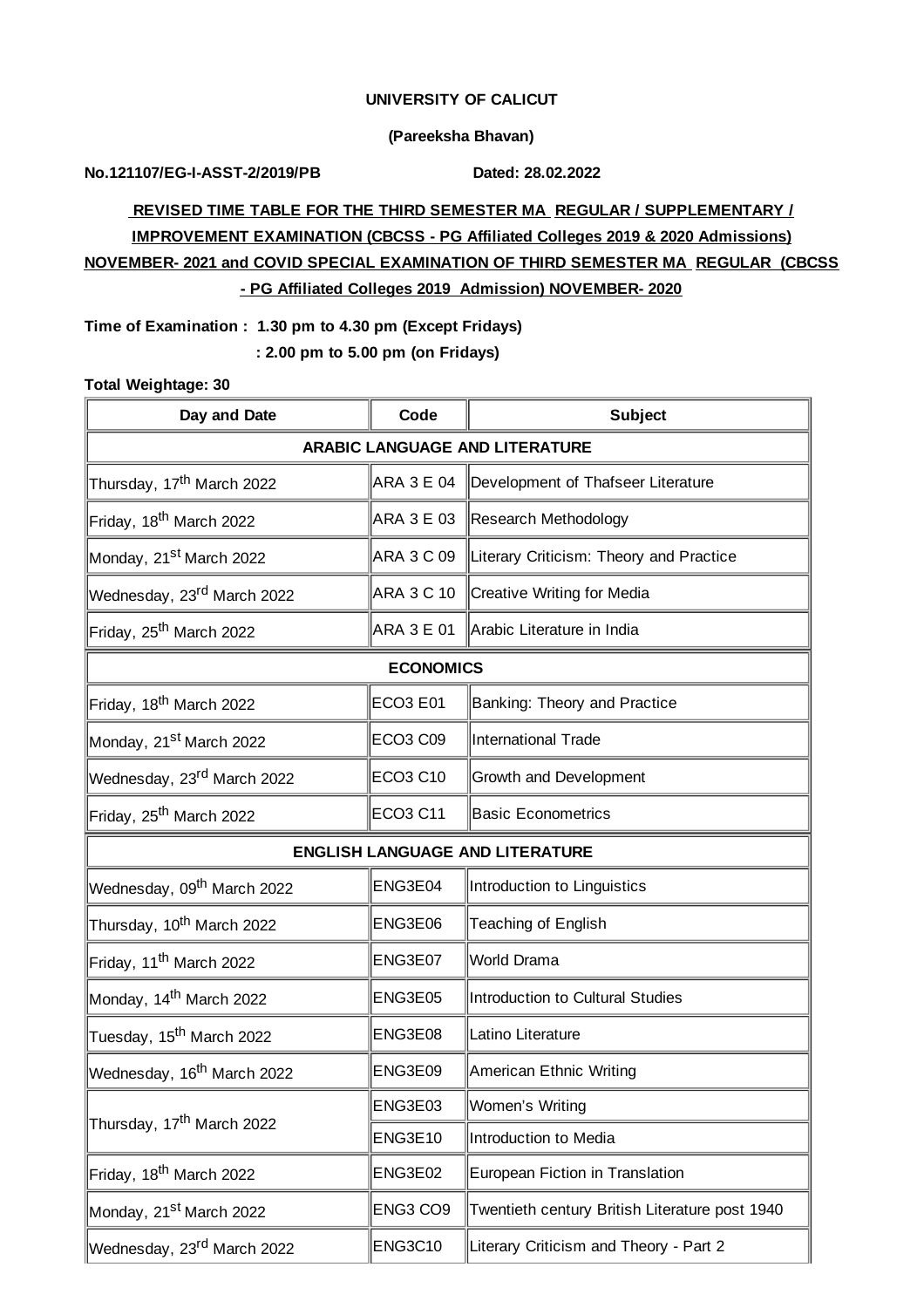| Friday, 25 <sup>th</sup> March 2022    | ENG3E01           | Shakespeare Studies                                              |  |  |  |  |
|----------------------------------------|-------------------|------------------------------------------------------------------|--|--|--|--|
| <b>HINDI</b>                           |                   |                                                                  |  |  |  |  |
| Friday, 18 <sup>th</sup> March 2022    | <b>HIN 3E 06</b>  | Film Study                                                       |  |  |  |  |
| Monday, 21 <sup>st</sup> March 2022    | <b>HIN 3C 09</b>  | Modern Hindi Poetry up to Chayavad                               |  |  |  |  |
| Wednesday, 23 <sup>rd</sup> March 2022 | <b>HIN 3C 10</b>  | Origin and Development of Hindi Language &<br>Structure Of Hindi |  |  |  |  |
| Friday, 25 <sup>th</sup> March 2022    | HIN 3E 02         | Official Language Hindi & Secretarial Drafting                   |  |  |  |  |
|                                        | <b>HISTORY</b>    |                                                                  |  |  |  |  |
| Wednesday, 09 <sup>th</sup> March 2022 | <b>HIS 3E 02</b>  | Perspectives and Debates on Early Tamilakam                      |  |  |  |  |
| Thursday, 10 <sup>th</sup> March 2022  | <b>HIS 3E 05</b>  | Aesthetic Traditions of Medieval India                           |  |  |  |  |
| Friday, 11 <sup>th</sup> March 2022    | <b>HIS 3E 06</b>  | Recent Perspectives on Social History of<br>Medieval Kerala      |  |  |  |  |
| Monday, 14 <sup>th</sup> March 2022    | HIS 3E 08         | Economic History of Modern India                                 |  |  |  |  |
| Tuesday, 15 <sup>th</sup> March 2022   | <b>HIS 3E 11</b>  | Selected Themes in History of the Medieval<br>Eastern World      |  |  |  |  |
| Wednesday, 16 <sup>th</sup> March 2022 | <b>HIS 3E 09</b>  | Gender and Caste in Modern India                                 |  |  |  |  |
| Thursday, 17 <sup>th</sup> March 2022  | <b>HIS 3E 07</b>  | Social Movements in Modern India                                 |  |  |  |  |
| Friday, 18 <sup>th</sup> March 2022    | <b>HIS 3E 04</b>  | Selected Themes in Economic History of<br>Medieval India         |  |  |  |  |
| Monday, 21st March 2022                | <b>HIS 3C01</b>   | Perspectives on Colonialism in India                             |  |  |  |  |
| Wednesday, 23 <sup>rd</sup> March 2022 | HIS 3C02          | Discourses on Indian Nationalism                                 |  |  |  |  |
| Friday, 25 <sup>th</sup> March 2022    | <b>HIS 3E 01</b>  | Emerging Trends in Early Indian History                          |  |  |  |  |
|                                        | <b>HIS 3E 10</b>  | Selected Themes in Ancient World History                         |  |  |  |  |
| <b>ISLAMIC FINANCE</b>                 |                   |                                                                  |  |  |  |  |
| Thursday, 17 <sup>th</sup> March 2022  | IFC 3 E02         | <b>Business economics</b>                                        |  |  |  |  |
| Friday, 18 <sup>th</sup> March 2022    | IFC 3 E01         | Islamic capital market and fund management                       |  |  |  |  |
| Monday, 21 <sup>st</sup> March 2022    | IFC 3 C 09        | Islamic Banking Theory and Practice                              |  |  |  |  |
| Wednesday, 23 <sup>rd</sup> March 2022 | IFC 3 C 10        | Research methodology                                             |  |  |  |  |
| Friday, 25 <sup>th</sup> March 2022    | IFC 3 C 11        | Accounting in Islamic Financial Institution                      |  |  |  |  |
| <b>ISLAMIC HISTORY</b>                 |                   |                                                                  |  |  |  |  |
| Thursday , 17 <sup>th</sup> March 2022 | ISH 3 E 02        | Contemporary Reading On Ibn Khaldun                              |  |  |  |  |
|                                        | ISH 3 E 05        | <b>Islam And Orientalism</b>                                     |  |  |  |  |
| Friday, 18 <sup>th</sup> March 2022    | <b>ISH 3E 01</b>  | Economics & Finance In Islam                                     |  |  |  |  |
|                                        | ISH 3 E 03        | Islam In South East Asia                                         |  |  |  |  |
| Monday, 21 <sup>st</sup> March 2022    | <b>ISH 3 C 01</b> | The Ottoman Turkey & The Safavid Persia                          |  |  |  |  |
|                                        |                   |                                                                  |  |  |  |  |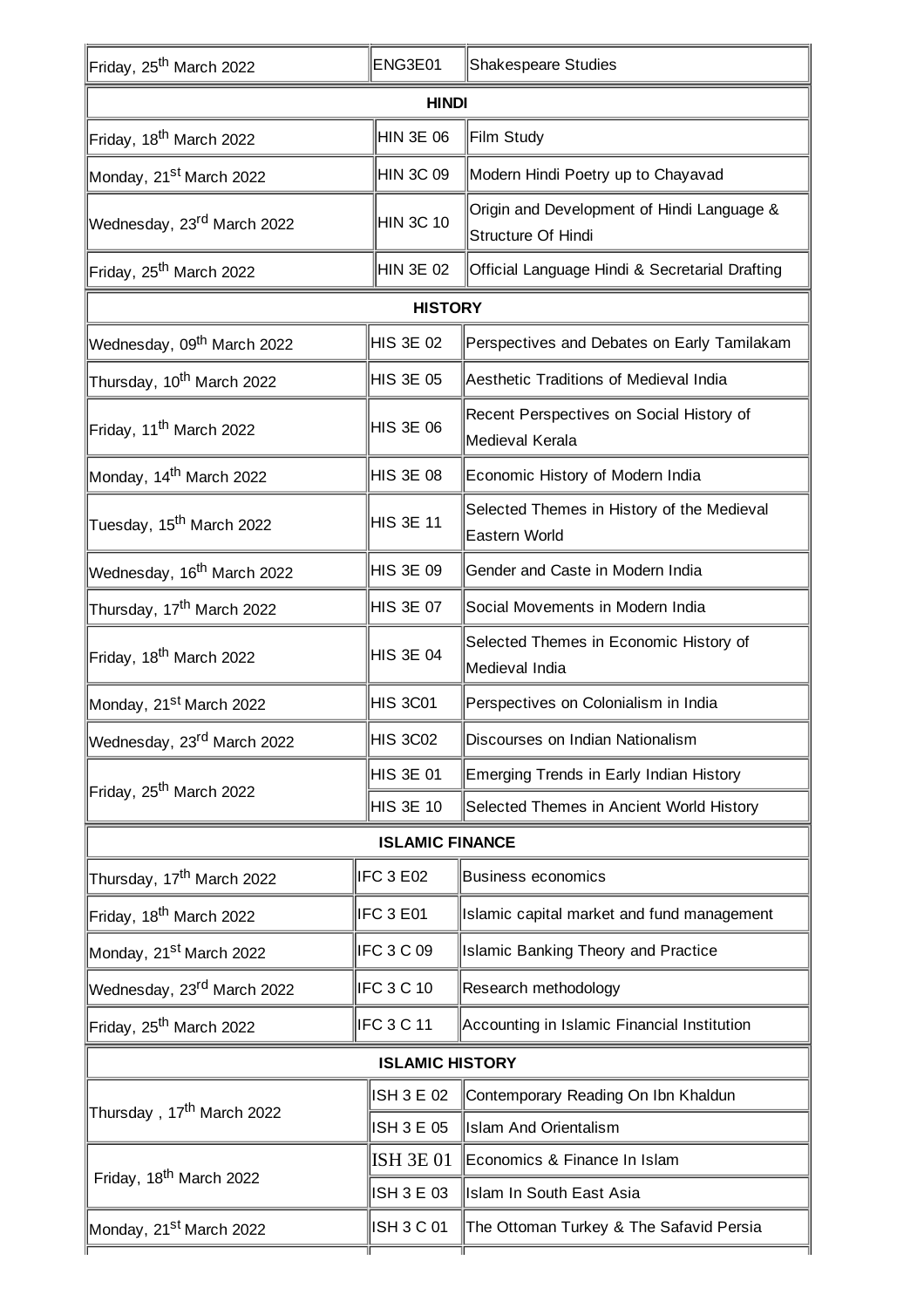| Wednesday, 23 <sup>rd</sup> March 2022 |                      | ISH 3 C 02 Muslim Contributions To Knowledge & Culture |  |  |  |  |
|----------------------------------------|----------------------|--------------------------------------------------------|--|--|--|--|
| Friday, 25 <sup>th</sup> March 2022    | <b>ISH 3 C 03</b>    | Arab World In 20 <sup>th</sup> Century                 |  |  |  |  |
| <b>ISLAMIC STUDIES</b>                 |                      |                                                        |  |  |  |  |
| Friday, 18 <sup>th</sup> March 2022    | ISL3 E04             | Scientific Legacy of Muslim World                      |  |  |  |  |
| Monday, 21 <sup>st</sup> March 2022    | ISL3 C09             | Islam in Africa and Europe                             |  |  |  |  |
| Wednesday, 23 <sup>rd</sup> March 2022 | <b>ISL3 C10</b>      | Islam in India                                         |  |  |  |  |
| Friday, 25 <sup>th</sup> March 2022    | <b>ISL3 E01</b>      | <b>Islamic Economics</b>                               |  |  |  |  |
| MALAYALAM LANGUAGE AND LITERATURE      |                      |                                                        |  |  |  |  |
| Monday, 14 <sup>th</sup> March 2022    |                      | MAL3 E08 Media Studies                                 |  |  |  |  |
| Tuesday, 15 <sup>th</sup> March 2022   |                      | MAL3 E12 Malayalam Writing and Research Methodology    |  |  |  |  |
|                                        |                      | MAL3 E09 Malayalam Drama                               |  |  |  |  |
| Thursday, 17 <sup>th</sup> March 2022  |                      | MAL3 E10 Study of Kerala Arts                          |  |  |  |  |
|                                        |                      | MAL3 E11 Contemporary Malayalam Poetry                 |  |  |  |  |
| Friday, 18 <sup>th</sup> March 2022    |                      | MAL3 E07 Film Studies                                  |  |  |  |  |
| Monday, 21 <sup>st</sup> March 2022    | MAL3 C09             | ∥Sanskrit - I                                          |  |  |  |  |
| Wednesday, 23 <sup>rd</sup> March 2022 | MAL3 C10             | Malayalam Literary Criticism                           |  |  |  |  |
| Friday, 25 <sup>th</sup> March 2022    |                      | MAL3 E01  Translation and Comparative Literature       |  |  |  |  |
|                                        | MAL3 E02 Narratology |                                                        |  |  |  |  |
|                                        | MAL3 E03 Fiction     |                                                        |  |  |  |  |
|                                        |                      | MAL3 E04 Eco - Feminist - Dalit Literature             |  |  |  |  |
|                                        |                      | <b>MALAYALAM WITH JOURNALISM</b>                       |  |  |  |  |
| Thursday, 17 <sup>th</sup> March 2022  |                      | MAL3 E11  Contemporary Malayalam Poetry                |  |  |  |  |
| Friday, 18 <sup>th</sup> March 2022    |                      | MAL3 E07 Film Studies                                  |  |  |  |  |
| Monday, 21 <sup>st</sup> March 2022    | MAL3 C05             | News Reporting                                         |  |  |  |  |
| Wednesday, 23 <sup>rd</sup> March 2022 | MAL3 C10             | Malayalam Literary Criticism                           |  |  |  |  |
| Friday, 25 <sup>th</sup> March 2022    |                      | MAL3 E04 Eco -Feminist- Dalit Literature               |  |  |  |  |
| <b>MULTIMEDIA</b>                      |                      |                                                        |  |  |  |  |
| Friday, 18 <sup>th</sup> March 2022    | MMM3E02              | Digital Media Studies                                  |  |  |  |  |
|                                        | MMM3E04              | Corparative Communication & PR                         |  |  |  |  |
| Monday, 21 <sup>st</sup> March 2022    | MMM3C01              | ∥New Media                                             |  |  |  |  |
| Wednesday, 23rd March 2022             | MMM3C02              | Modelling & Character Designing                        |  |  |  |  |
| Friday, 25 <sup>th</sup> March 2022    | MMM3E01              | Brief History Of Cinema                                |  |  |  |  |
| <b>MUSIC</b>                           |                      |                                                        |  |  |  |  |
| Monday, 21 <sup>st</sup> March 2022    | MUS3C09              | History of Music of the Modern Period                  |  |  |  |  |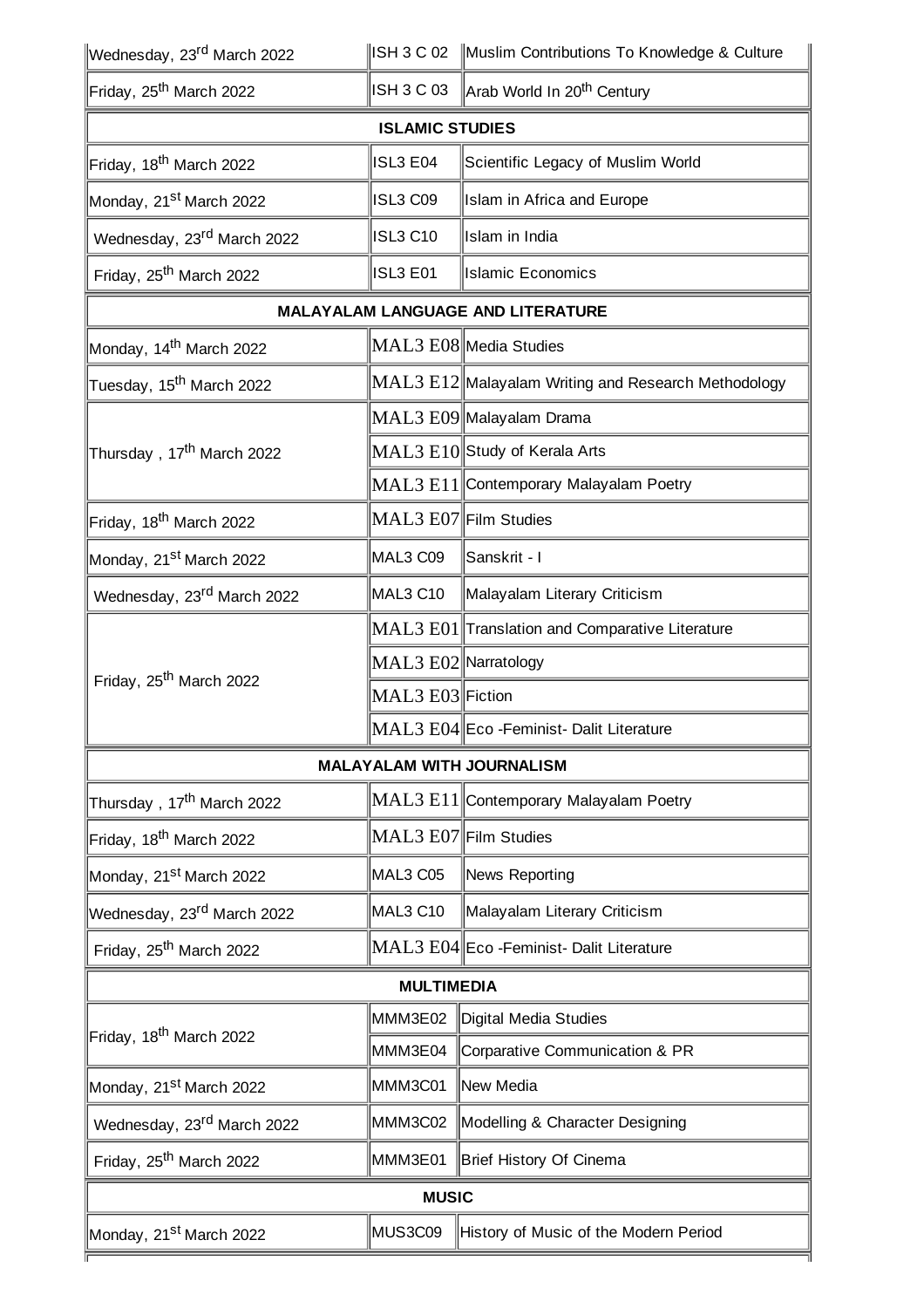|                                        | <b>PHILOSOPHY</b>       |                                                                |  |  |  |  |
|----------------------------------------|-------------------------|----------------------------------------------------------------|--|--|--|--|
| Friday, 18 <sup>th</sup> March 2022    | PHL3 E04                | Philosophy of Wittgenstein                                     |  |  |  |  |
| Monday, 21 <sup>st</sup> March 2022    | PHL3 C09                | The Socio-Economic Philosophy of<br>Mahatma Gandhi             |  |  |  |  |
| Wednesday, 23 <sup>rd</sup> March 2022 | PHL3 C10                | Philosophy of Mind                                             |  |  |  |  |
| Friday, 25 <sup>th</sup> March 2022    | PHL3 E01                | Philosophy of Science                                          |  |  |  |  |
| <b>POLITICAL SCIENCE</b>               |                         |                                                                |  |  |  |  |
| Thursday, 17 <sup>th</sup> March 2022  | POL3E02                 | Indian Administration                                          |  |  |  |  |
| Friday, 18 <sup>th</sup> March 2022    | POL3E01                 | Human Rights in India                                          |  |  |  |  |
| Monday, 21 <sup>st</sup> March 2022    | POL3C09                 | Research Methodology                                           |  |  |  |  |
| Wednesday, 23 <sup>rd</sup> March 2022 | POL3C10                 | Political Theory: Marxian Tradition                            |  |  |  |  |
| Friday, 25 <sup>th</sup> March 2022    | POL3C11                 | <b>Issues in International Politics</b>                        |  |  |  |  |
| POST AFZAL UL ULAMA                    |                         |                                                                |  |  |  |  |
| Friday, 18 <sup>th</sup> March 2022    | AFU 3 E 04              | Media Writing                                                  |  |  |  |  |
|                                        | AFU 3 E 06              | Comparative Religion                                           |  |  |  |  |
| Monday, 21 <sup>st</sup> March 2022    | AFU 3 C 09              | Principles of Law and Justice                                  |  |  |  |  |
| Wednesday, 23 <sup>rd</sup> March 2022 | <b>AFU 3 C 10</b>       | <b>Islamic Economics</b>                                       |  |  |  |  |
| Friday, 25 <sup>th</sup> March 2022    | AFU3E01                 | Research Methodology                                           |  |  |  |  |
| <b>PUBLIC ADMINISTRATION</b>           |                         |                                                                |  |  |  |  |
| Thursday, 17 <sup>th</sup> March 2022  | PUB3E03                 | International Organizations and Administration                 |  |  |  |  |
| Friday, 18 <sup>th</sup> March 2022    | PUB3E02                 | Economic Policy and Administration                             |  |  |  |  |
| Monday, 21 <sup>st</sup> March 2022    | <b>PUB3C09</b>          | Disaster Management                                            |  |  |  |  |
| Wednesday, 23 <sup>rd</sup> March 2022 | <b>PUB3C10</b>          | Research Methodology                                           |  |  |  |  |
| Friday, 25 <sup>th</sup> March 2022    | <b>PUB3C11</b>          | Public Policy Analysis                                         |  |  |  |  |
| <b>SANSKRIT GENERAL</b>                |                         |                                                                |  |  |  |  |
| Friday, 18 <sup>th</sup> March 2022    |                         | SKT 3 E 03 Manuscriptology & Textual Criticism                 |  |  |  |  |
| Monday, 21 <sup>st</sup> March 2022    | <b>SKT 3 C09</b>        | Vedic Traditions                                               |  |  |  |  |
| Wednesday, 23 <sup>rd</sup> March 2022 | <b>SKT 3 C10</b>        | Indian Aesthetics II                                           |  |  |  |  |
| Friday, 25 <sup>th</sup> March 2022    | SKT 3 E 01 ∥Darsana II  |                                                                |  |  |  |  |
|                                        | <b>SANSKRIT SAHITYA</b> |                                                                |  |  |  |  |
| Friday, 18 <sup>th</sup> March 2022    | <b>SKT 3E04</b>         | Influence of Sanskrit on Malayalam<br>literature and criticism |  |  |  |  |
| Monday, 21 <sup>st</sup> March 2022    | <b>SKT 3C09</b>         | Dhvani Theory II                                               |  |  |  |  |
| Wednesday, 23 <sup>rd</sup> March 2022 | <b>SKT 3C10</b>         | Rasagangadhara&Kavyamimamsa.                                   |  |  |  |  |
|                                        |                         |                                                                |  |  |  |  |